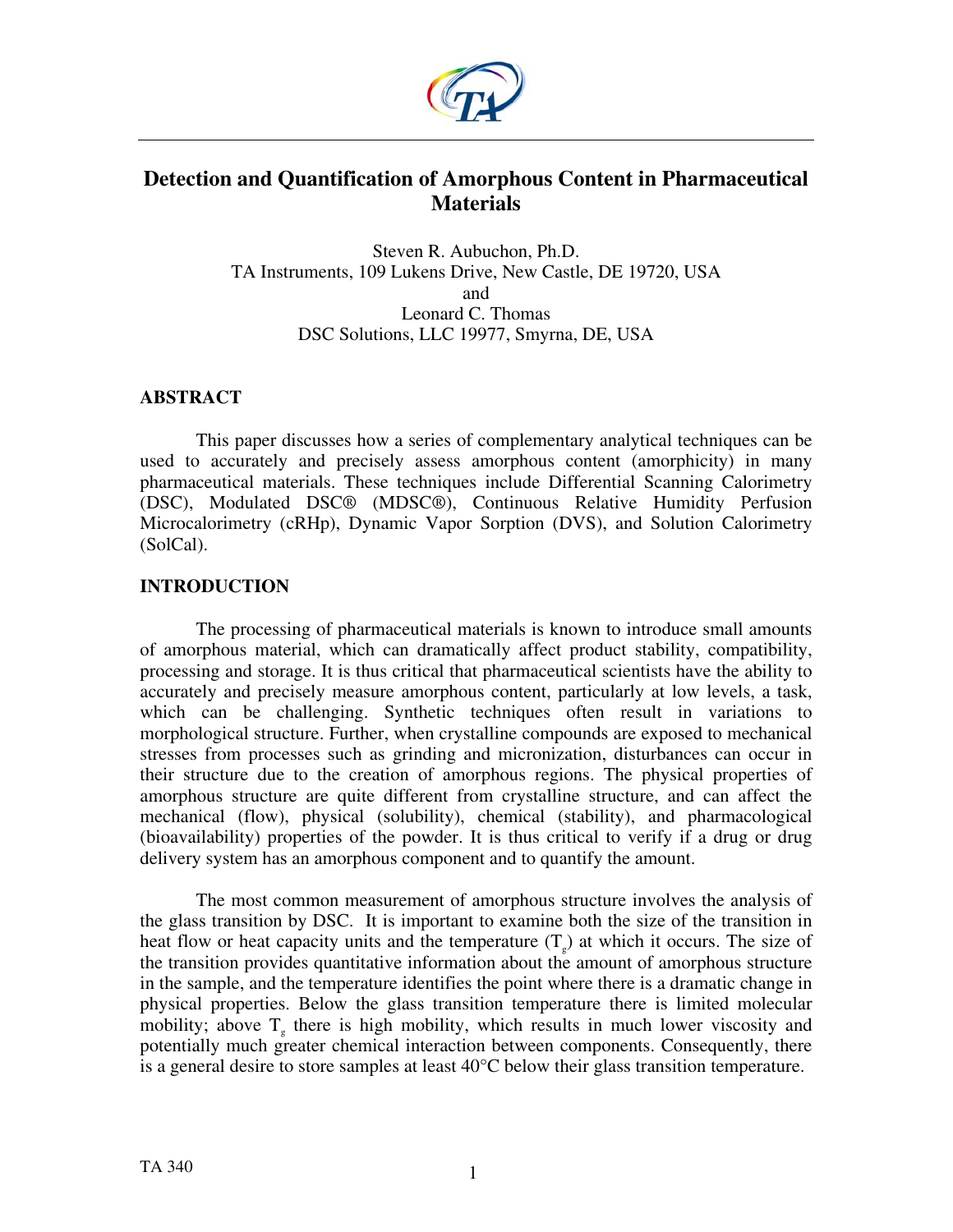## **RESULTS AND DISCUSSION**

The increase in heat capacity or "ΔCp" that occurs at the glass transition is a quantitative indicator of the amount of amorphous material present. Figure 1 shows the direct linear relationship of ΔCp and amorphous content for lactose, which permits the ΔCp measured by DSC to be used to quantify amorphous content to a high level of accuracy. Figure 2 shows the DSC results (expressed in Cp units) for varying concentrations of amorphous lactose. Comparing the measured  $\Delta$ Cp values to the graph in Figure 1 allows for the direct quantification of sample's amorphous lactose content.



 **Figure 1: Relationship between Amorphicity and** Δ**Cp at the glass transition for lactose** 



**Figure 2: Measured** Δ**Cp at the Glass Transition for Samples Containing Three Different Concentrations of Amorphous Lactose**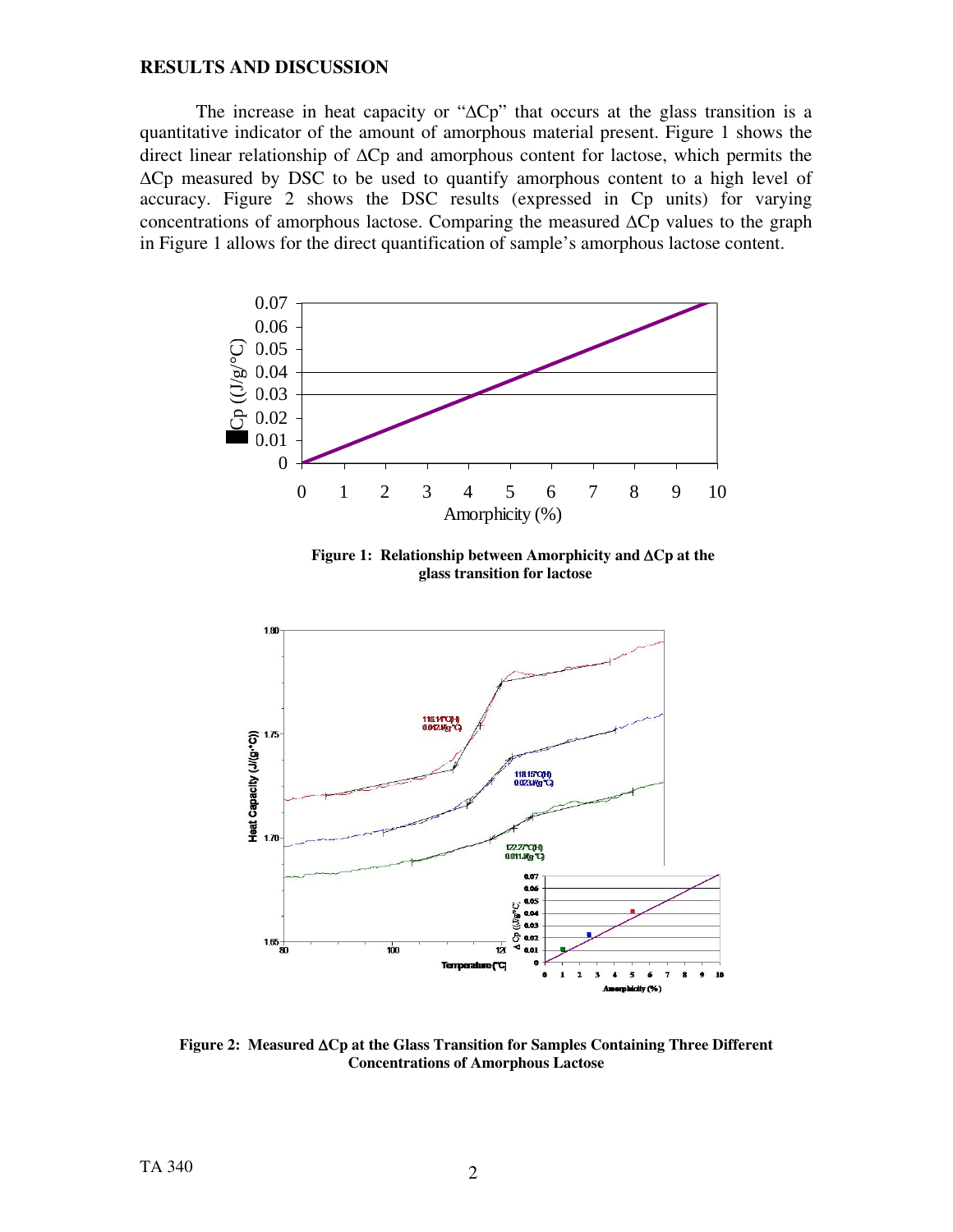For many samples, it can be difficult to detect the glass transition by DSC even when the sample has a high amorphous content, due to interferences from other transitions that occur over the same temperature range. Figure 3 contains the data from a complex pharmaceutical material, in which the Total Heat Flow signal, (which is equivalent to a standard DSC signal) is complicated due to numerous transitions between room temperature and 150 °C. Modulated DSC®, however, provides for a separation of heat flow into the Reversing and Nonreversing components, which can be more easily interpreted as shown. The Reversing Heat Flow signal, (which is the heat capacity component of the Total signal), is extremely useful for measuring glass transitions in all types of difficult samples.



**Figure 3: MDSC® Results for a Complex Pharmaceutical Material** 

An alternative method for quantifying the amorphous content involves the measurement of crystallization. All compounds exhibit a known heat of crystallization  $( \Delta H_c )$  and the value can be calculated or sometimes directly measured. The ratio of a measured  $\Delta H_c$  to its literature value can be used to calculate the amorphous content of the sample. An amorphous compound can be crystallized by simply raising the temperature above its glass transition and temperature of crystallization  $(T_c)$ . Because many pharmaceutical materials are unstable and undergo thermal degradation at elevated temperatures, it is desirable to induce crystallization at lower temperature, to preserve the integrity of the sample. In practice, however, the  $T_g$  and  $T_c$  can be changed significantly by the presence of vaporized water molecules absorbed by the powder. This water content can significantly plasticize the material, thereby lowering its glass transition as shown in Figure 4. In many materials, this allows the sample to crystallize at temperatures well below the thermal decomposition point. By measuring the  $\Delta H_c$  and comparing to the literature value, the amount of amorphous content can be determined. However, for materials with extremely low levels of amorphous material, the heat flows associated with this crystallization process are extremely small, and are detectable only by microcalorimetry.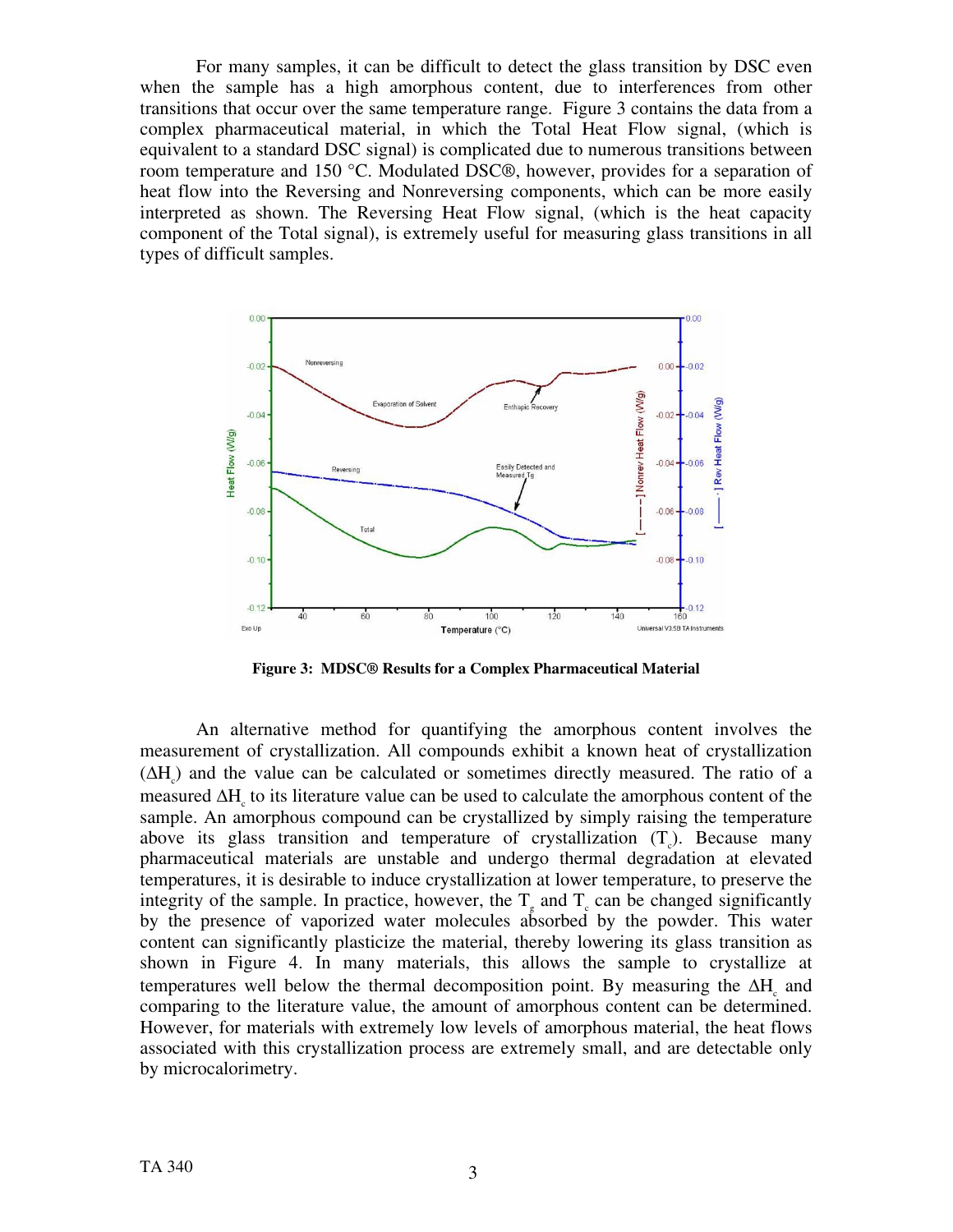

Figure 4: Dependence of the Glass Transition (T<sub>a</sub>) on Moisture Content

In continuous RH perfusion (cRHp) microcalorimetry, the relative humidity (RH) is adjusted while temperature is held constant during a measurement. Increasing the RH, effectively plasticizes the material and the  $T_g$  is reduced. Once the  $T_g$  is lower than the isothermal temperature, the sample crystallizes and  $\Delta H_c$  can be determined. Figure 5 shows the heat flow response of a micronized substance as the RH is increased from 0 to 75 % at a constant rate over 25 hours. Several phases appear, which agree with the known behavior of a crystalline substance with amorphous regions. Three phases are seen, absorption, crystallization, and evaporation of excess water following crystallization. A fourth event is water condensation as the sample turns to solution. Since RH changes can be made slowly and the system is open, the sample is in a state of "near equilibrium". When the RH range is determined, the unknown sample can be analyzed.



**Figure 5: Pharmaceutical Material Response to Changes in Relative Humidity**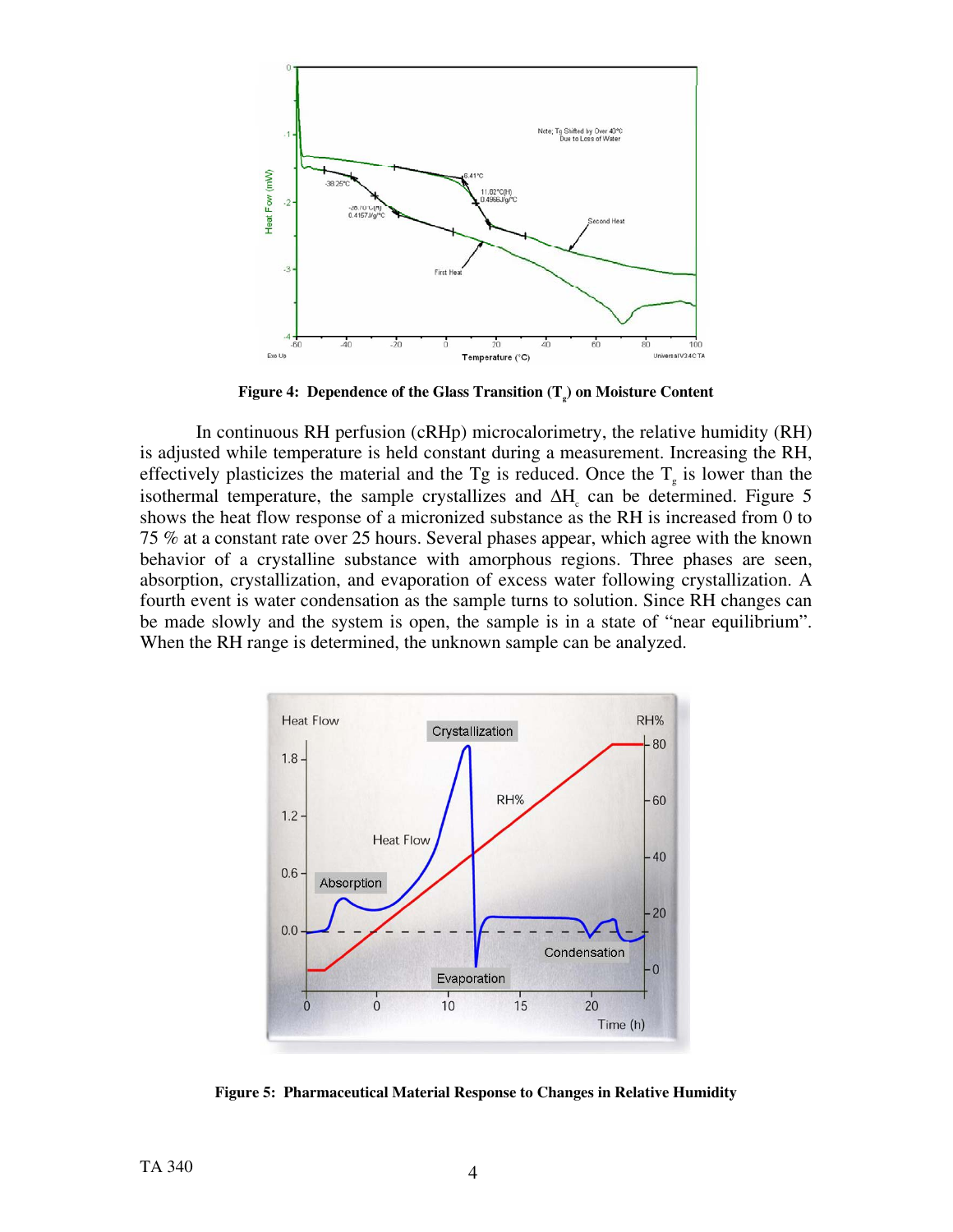Figure 6 contains the data from a lactose sample during a series of RH ramps over the range 30-40% RH (2). As humidity is initially ramped, the sample undergoes two simultaneous exothermic processes: absorption and crystallization. The sum of these processes is 89.25 mJ. During the subsequent ramp down from 40-30  $\%$ , the absorption is the only reversible process and the heat of absorption / desorption is measured as 69 mJ. This is confirmed in the final RH ramp from 30-40  $\%$ , in which the exothermic process is measured as 69 mJ, corresponding to only the heat of absorption. Hence the  $\Delta H_c$  is calculated as  $(89.25-69)$  mJ = 20.25 mJ. Normalized for the sample mass, this corresponds to an amorphous content of only 0.3%.



Figure 6: Lactose Amorphicity Determination by cRHp Microcalorimetry

A sample's absorption / desorption profile can also be used to determine amorphous content gravimetrically. Through the process of dynamic vapor sorption (DVS), the quantitative uptake of moisture can be measured, and the resultant data used to accurately calculate amorphous content. Figure 7 contains the DVS data from a micronized pharmaceutical material, in which the RH is stepped in increments of 10 % over the range 5-95 % RH. At each RH level, the sample will absorb moisture and this is easily detectable. However, when crystallization occurs, the sample will eject water as the monohydrate is formed and the material's affinity for water decreases. Comparing the absorption and desorption profiles allows for the direct gravimetric calculation of the amorphous content, as a function of water uptake.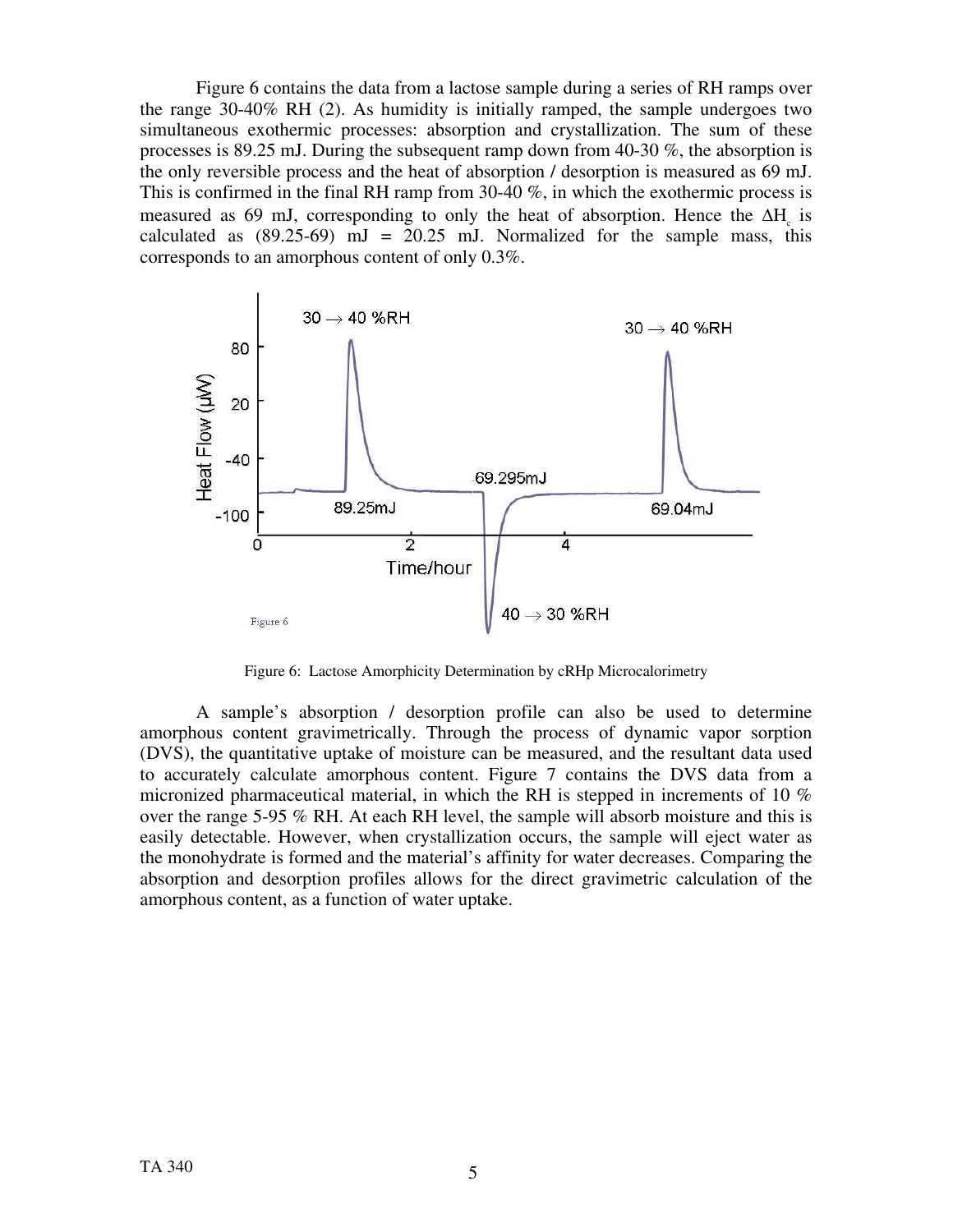

Figure 7: Dynamic Vapor Sorption (DVS) Data for Micronized Lactose

A final technique to measure amorphous content involves solution calorimetry (SolCal), which is an alternative to heat flow microcalorimetry in the assessment of amorphicity. SolCal works by dissolving the solid material in a solvent and measuring the temperature rise or fall in the solvent as a result of dissolution. Since amorphous and crystalline materials will have a different heat of solution, SolCal can be used to quantify the amount of amorphous material in a mixture of the two. Today, SolCal is used to routinely assess amorphicity in many pharmaceutical companies. It has also been found to be useful in other application areas, such as quantification of polymorphism.

The graphs in Figure 8 show the output from SolCal for a 5% amorphous fraction of lactose (3). In Figure 8a, the y-axis shows temperature offset from the bath temperature, which was 25 °C. The central "break" section shows the temperature decrease as a result of dissolving the sample in water. The other two steep transitions on either side are calibrations. After, calibration, the heat of dissolution can be accurately determined. By comparing the measured heat to the literature values shown in Figure 8b, the amount of amorphous content can be clearly defined.



Figure 8: Typical Solution Calorimetry Results, and Calibration Data for Lactose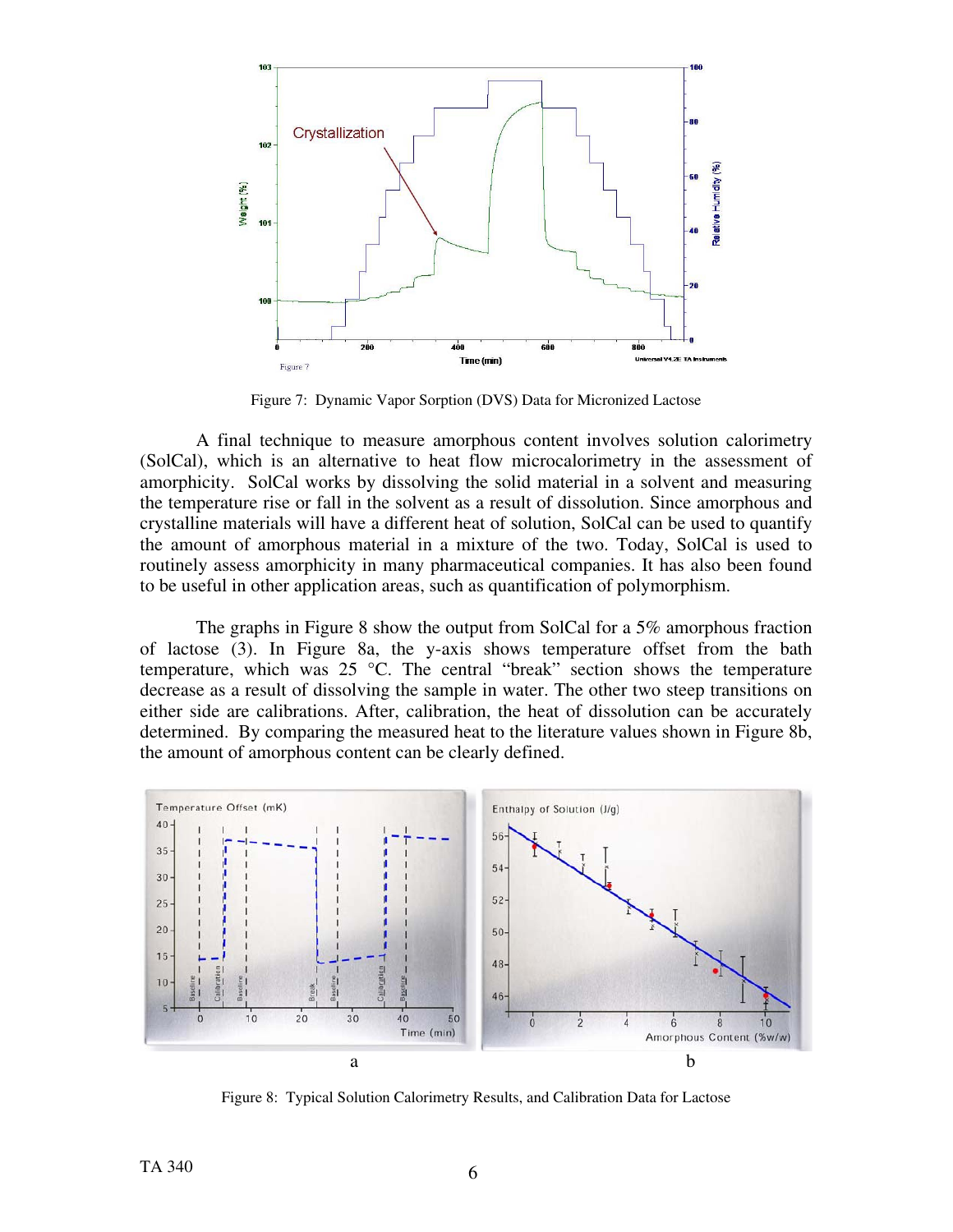## **CONCLUSION**

Measuring and quantifying amorphous content in pharmaceutical materials can be easily achieved, even down to levels below 1%. TA Instruments offers a variety of complementary analytical techniques, which provide for accurate and precise measurement of amorphous content.

## **REFERENCES**

- 1. L.E. Briggner (Astra-Zeneca), *Thermometric Application Note 22022*, 1993.
- 2. L.E. Briggner, AstraZeneca, 2002
- 3. Hogan & Buckton, *Int. J. Pharm*., 2000, 207, 57-64.

## **KEY WORDS**

Pharmaceuticals, Amorphous content, Amorphicity, DSC, MDSC, Continuous Relative Humidity Perfusion Microcalorimetry (cRHp), DVS, and Solution Calorimetry (SolCal).

### **TA INSTRUMENTS**

#### **United States**

109 Lukens Drive, New Castle, DE 19720 • Phone: 1-302-427-4000 • E-mail: [info@tainstruments.com](mailto:info@tainstruments.com) 

# **Canada**

Phone: 1-905-309-5387 • E-mail: [shunt@tainstruments.com.](mailto:shunt@tainstruments.com)

## **Mexico**

Phone: 52-55-5200-1860 • E-mail: mdominguez@tainstruments.com

#### **Spain**

Phone: 34-93-600-9300 • E-mail: spain@tainstruments.com

#### **United Kingdom**

Phone: 44-1-293-658-900 • E-mail: uk@tainstruments.com

#### **Belgium/Luxembourg**

Phone: 32-2-706-0080 • E-mail: **belgium@tainstruments.com** 

#### **Netherlands**

Phone: 31-76-508-7270 • E-mail: [netherlands@tainstruments.com](mailto:netherlands@tainstruments.com)

#### **Germany**

Phone: 49-6196-400-7060 • E-mail: [germany@tainstruments.com](mailto:germany@tainstruments.com)

#### **France**

Phone: 33-1-304-89460 • E-mail: [france@tainstruments.com](mailto:france@tainstruments.com)

#### **Italy**

Phone: 39-02-2742-11 • E-mail: [italia@tainstruments.com](mailto:italia@tainstruments.com)

#### **Sweden/Norway**  Phone: 46-8-555-11-521 • E-mail: [sweden@tainstruments.com](mailto:sweden@tainstruments.com)

**Japan**  Phone: 813-5479-8418 • E-mail: j-marketing@tainstruments.com

**Australia**  Phone: 613-9553-0813 • E-mail: [sshamis@tainstruments.com](mailto:sshamis@tainstruments.com)